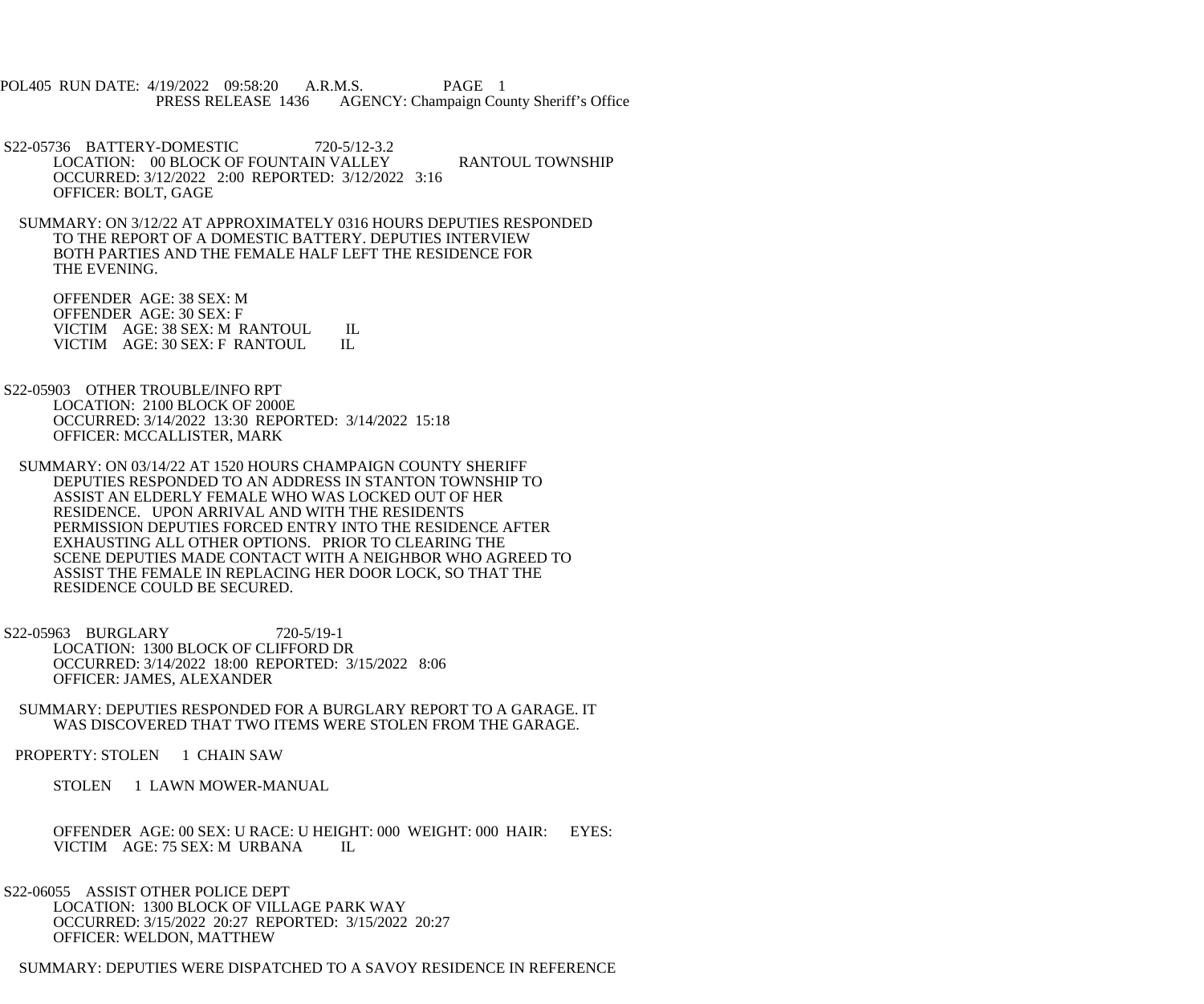POL405 RUN DATE: 4/19/2022 09:58:20 A.R.M.S. PAGE 2<br>PRESS RELEASE 1436 AGENCY: Champaign Cou AGENCY: Champaign County Sheriff's Office TO LOCATING A POTENTIAL ARMED SUBJECT FOR URBANA PD. DEPUTIES LOCATED THE SUBJECT, AND CHAMPAIGN PD OFFICERS PLACED THE SUBJECT UNDER ARREST FOR A PREVIOUS DOMESTIC INCIDENT. A STOLEN FIREARM WAS ALSO RECOVERED IN THE SUBJECT'S VEHICLE BY AN URBANA PD OFFICER.

 S22-06071 ASSIST OTHER POLICE DEPT LOCATION: 00 BLOCK OF TULIP TREE DR OCCURRED: 3/16/2022 0:14 REPORTED: 3/16/2022 0:14 OFFICER: METZLER, JEFFREY

 SUMMARY: DEPUTIES WERE DISPATCHED TO ASSIST TOLONO POLICE DEPARTMENT AT THE OAKS TRAILER PARK FOR A REPORT OF A DOMESTIC BATTERY. OFFICER'S AND DEPUTIES OBTAINED THE STORY OF BOTH PARTIES AND ALL WERE RELEASED.

 OFFENDER AGE: 21 SEX: M VICTIM AGE: 28 SEX: F TOLONO IL

S22-06105 NO VALID DL DRIVERS LICENSE 625-5/6-101<br>IMPROPER LANE USAGE 625-5/11-709 **IMPROPER LANE USAGE**  ILLEGAL TRANSPORTATION CANNABIS AU 625-5/11-502.15 ABC LOCATION: 00 BLOCK OF LINCOLN ST/MARKET ST OCCURRED: 3/16/2022 10:01 REPORTED: 3/16/2022 10:01 OFFICER: SELLEK, KYLE

 SUMMARY: DEPUTIES CONDUCTED A TRAFFIC STOP FOR AN IVC VIOLATION IN OGDEN TOWNSHIP. A PROBABLE CAUSE SEARCH WAS CONDUCTED AND CANNABIS WAS LOCATED INSIDE THE VEHICLE. THE DRIVER WAS ISSUED MULTIPLE CITATIONS AND RELEASED FROM THE SCENE.

PEOPLE: VICTIM SOCIETY

ARRESTS: POOLE JAMES ANTHONY AGE: 40 SEX: M 1533 HUNTER URBANA IL<br>CHARGE: NO VALID DL DRIVERS LICENSE 625-5/6-101 NO VALID DL DRIVERS LICEN CHARGE: NO VALID DL DRIVERS LICENSE<br>AT: LINCOLN/MARKET BY: SELLEK, KYLE AT: LINCOLN/MARKET<br>POOLE JAMES POOLE JAMES ANTHONY AGE: 40 SEX: M 1533 HUNTER URBANA IL CHARGE: ILLEGAL TRANSPORTATION CA CHARGE: ILLEGAL TRANSPORTATION CANNABIS AU AT: LINCOLN/MARKET BY: SELLEK, KYLE AT: LINCOLN/MARKET

 S22-06196 WARRANT-IN STATE LOCATION: 3700 BLOCK OF CUNNINGHAM AV OCCURRED: 3/17/2022 5:38 REPORTED: 3/17/2022 5:38 OFFICER: MAYO, NICHOLAS

 SUMMARY: ON 3/17/22 DEPUTIES WERE DISPATCHED TO A POSSIBLE DOMESTIC IN PROGRESS AT A RESIDENCE IN URBANA TOWNSHIP. DEPUTIES ARRIVED AND CONDUCTED INTERVIEWS WITH BOTH PARTIES AND DETERMINED THAT THERE WAS NO DOMESTIC BATTERY THAT HAD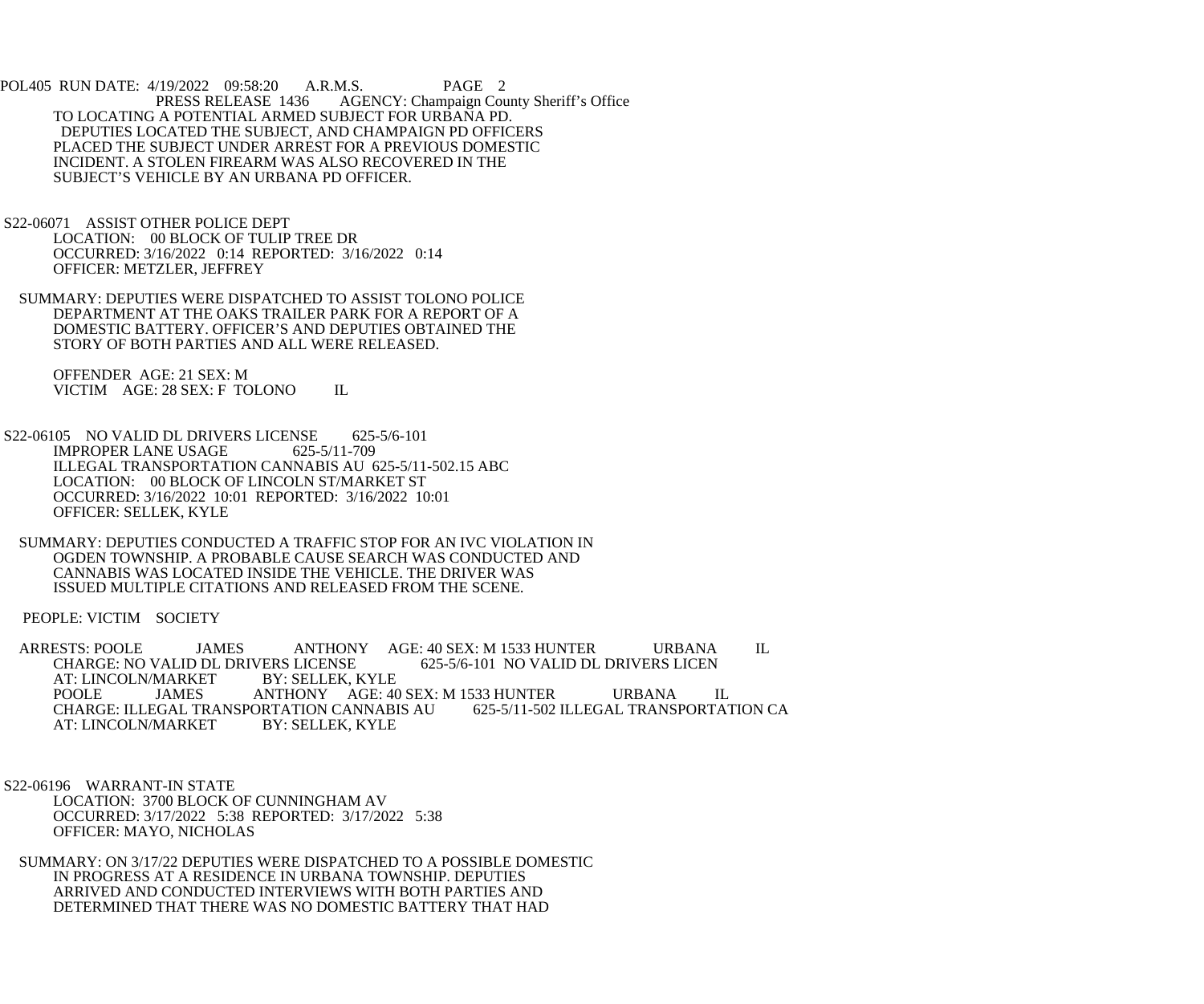POL405 RUN DATE: 4/19/2022 09:58:20 A.R.M.S. PAGE 3<br>PRESS RELEASE 1436 AGENCY: Champaign Cou AGENCY: Champaign County Sheriff's Office TAKEN PLACE, ONLY A VERBAL ARGUMENT. DEPUTIES THEN CONDUCTED A CHECK FOR WARRANTS ON THE MALE SUBJECT. IT WAS DISCOVERED THE MALE HAD AN ACTIVE OUT OF COUNTY WARRANT. THE WARRANT WAS CONFIRMED, AND THE MALE WAS TAKEN INTO CUSTODY WITHOUT INCIDENT.

PEOPLE: VICTIM SOCIETY-WARRANTS/RECOVERED PROPERTY

ARRESTS: PEASE TYLER A AGE: 26 SEX: M 3711 N CUNNINGHAM #38 URBANA IL<br>CHARGE: WARRANT-IN STATE WARRANT FORD COIPROB REVOKE E WARRANT FORD CO|PROB REVOKE<br>BY: MAYO, NICHOLAS AT: 3711 N CUNNINGHAM

S22-06221 FUGITIVE FROM JUSTICE 725 ILCS 225/2 WARRANT-OUT OF STATE LOCATION: 100 BLOCK OF MAIN E OCCURRED: 3/17/2022 10:14 REPORTED: 3/17/2022 10:14 OFFICER: WELCH, RICHARD KEITH

 SUMMARY: ARRESTING SAMANTHA K. DOWELL FOR INDIANA WARRANT 54D01- 1909-F6-002788-1 AND FUGITIVE FROM JUSTICE.

PEOPLE: VICTIM SOCIETY-WARRANTS/RECOVERED PROPERTY

ARRESTS: DOWELL SAMANTHA KAY AGE: 32 SEX: F 1212 W ANTHONY DR #304 CHAMPAIGN IL CHARGE: FUGITIVE FROM JUSTICE 725 ILCS 225 FUGITIVE FROM JUSTICE CHARGE: FUGITIVE FROM JUSTICE 725 ILCS 225 FUGITIVE FROM JUSTICE AT: 101 E MAIN BY: WELCH, RICHARD KEITH<br>DOWELL SAMANTHA KAY AGE: 32 SE AGE: 32 SEX: F 1212 W ANTHONY DR #304 CHAMPAIGN IL WARRANT INDIANA CHARGE: WARRANT-OUT OF STATE<br>AT: 101 E MAIN BY: WELCH. BY: WELCH, RICHARD KEITH

 S22-06687 BATTERY-DOMESTIC 720-5/12-3.2 LOCATION: 500 BLOCK OF E BROADWAY ST TOLONO OCCURRED: 3/23/2022 6:25 REPORTED: 3/23/2022 6:26 OFFICER: JAMES, ALEXANDER

 SUMMARY: DEPUTIES RESPONDED FOR A DOMESTIC CALL. THE AGGRESSOR WAS ULTIMATELY TRANSPORTED TO A DIFFERENT LOCATION AT THE CONCLUSION. NO INJURIES WERE REPORTED.

 OFFENDER AGE: 19 SEX: M VICTIM AGE: 24 SEX: M TOLONO IL<br>VICTIM AGE: 55 SEX: F TOLONO IL VICTIM AGE: 55 SEX: F TOLONO

 S22-06784 WARRANT-IN STATE LOCATION: 800 BLOCK OF W BRADLEY AVE CHAMPAIGN OCCURRED: 3/24/2022 7:30 REPORTED: 3/24/2022 7:37 OFFICER: BIALESCHKI, DOUG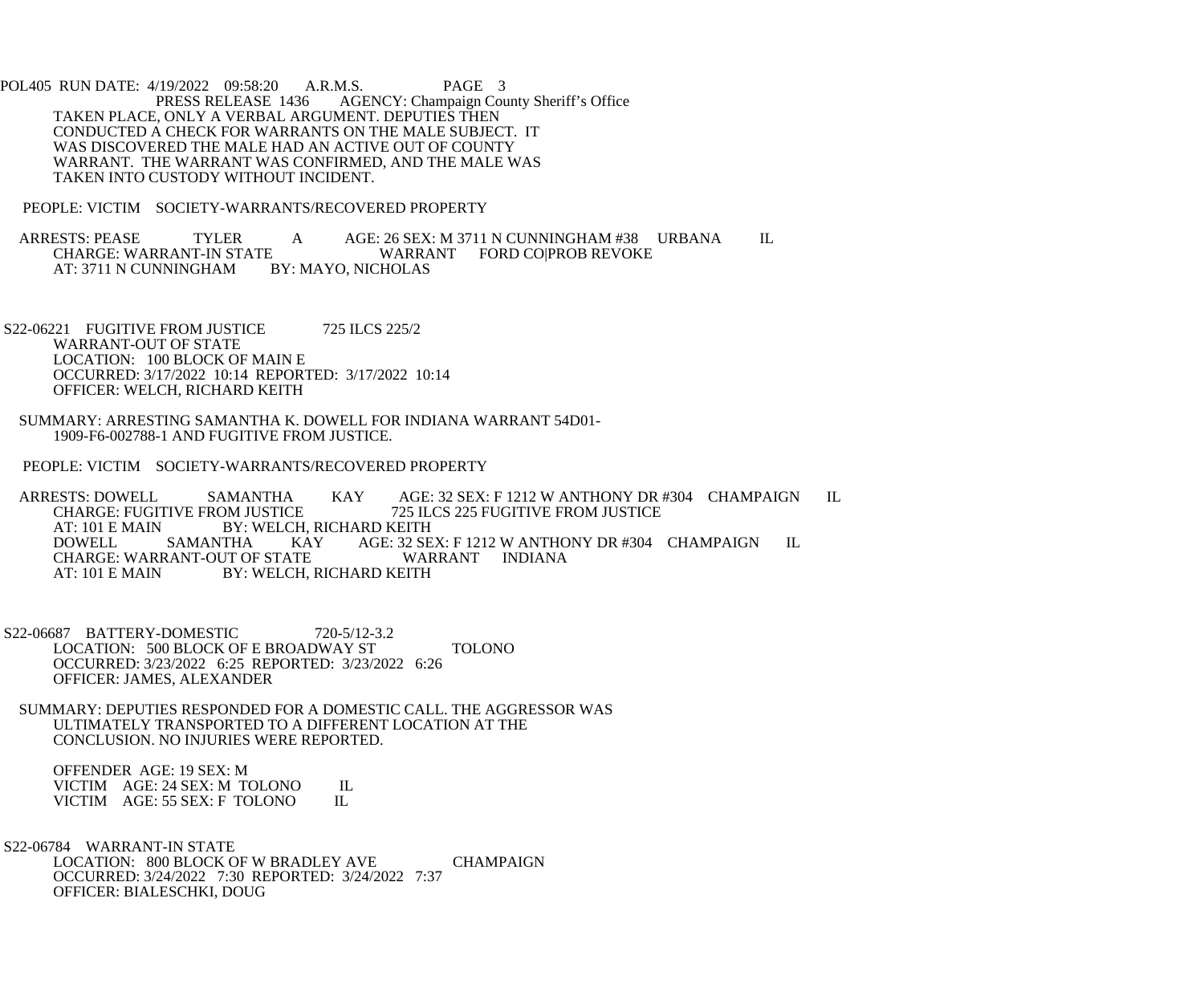- POL405 RUN DATE: 4/19/2022 09:58:20 A.R.M.S. PAGE 4<br>PRESS RELEASE 1436 AGENCY: Champaign Cou AGENCY: Champaign County Sheriff's Office
- SUMMARY: RECEIVED INFORMATION AND POSSIBLE LOCATION OF 99 SUBJECT. RESPONDED, LOCATED AND ARRESTED SUSPECT ON SEVERAL OUTSTANDING WARRANTS.
- PEOPLE: VICTIM SOCIETY-WARRANTS/RECOVERED PROPERTY
- ARRESTS: MULLIGAN PATRICK J AGE: 46 SEX: M 116 CHURCH CHAMPAIGN IL<br>CHARGE: WARRANT-IN STATE WARRANT WARRANT-IN STATE CHARGE: WARRANT-IN STATE<br>AT: 801 W BRADLEY BY: BY: BIALESCHKI, DOUG
- S22-06879 BATTERY-DOMESTIC 720-5/12-3.2 LOCATION: 1400 BLOCK OF DOBBINS DR. CHAMPAIGN TWP OCCURRED: 3/25/2022 10:35 REPORTED: 3/25/2022 10:37 OFFICER: GABRA, KEROLOS
- SUMMARY: THE VICTIM AND OFFENDER HAVE A CHILD TOGETHER. THEY GOT INTO A VERBAL ARGUMENT AT THE VICTIM'S RESIDENCE. THE VICTIM REPORTED BEING BATTERED BY THE OFFENDER BUT NO EVIDENCE OR WITNESSES TO CORROBORATE VICTIM'S STATEMENTS. THE OFFENDER WAS GIVEN A RIDE TO ANOTHER LOCATION UPON HIS REQUEST TO WAIT FOR A FRIEND.

 OFFENDER AGE: 37 SEX: M VICTIM AGE: 33 SEX: F CHAMPAIGN IL

- S22-06899 DRIVING UNDER REVOKED LICENSE 625-5/6-303<br>LOCATION: 1500 BLOCK OF CHATEAU DR ST JOSEPH LOCATION: 1500 BLOCK OF CHATEAU DR OCCURRED: 3/25/2022 17:09 REPORTED: 3/25/2022 17:09 OFFICER: FLOYD,CODY L
- SUMMARY: ON 3/25/22 AT APPROXIMATELY 17:09 HOURS, A CHAMPAIGN COUNTY SHERIFF'S DEPUTY CONDUCTED A TRAFFIC STOP IN THE 1500 BLOCK OF CHATEAU DR. IN ST. JOSEPH TOWNSHIP IN CHAMPAIGN COUNTY, ILLINOIS. THE DRIVER OF THAT VEHICLE WAS CITED FOR DRIVING ON A REVOKED DRIVER'S LICENSE AND THE VEHICLE WAS SEIZED AND TOWED FROM THE TRAFFIC STOP.

PEOPLE: VICTIM SOCIETY

ARRESTS: MOONEY MICHAEL R AGE: 51 SEX: M 1501 CHATEAU ST. JOSEPH IL<br>CHARGE: DRIVING UNDER REVOKED LICENSE 625-5/6-303 DRIVING UNDER REVOKED LIC CHARGE: DRIVING UNDER REVOKED LICENSE<br>AT: 1501 CHATEAU DR BY: FLOYD,CODY L AT: 1501 CHATEAU DR

 S22-06939 WARRANT-IN STATE LOCATION: 1300 BLOCK OF QUEENS WY CHAMPAIGN OCCURRED: 3/26/2022 6:55 REPORTED: 3/26/2022 6:55 OFFICER: SHAW, RYNE M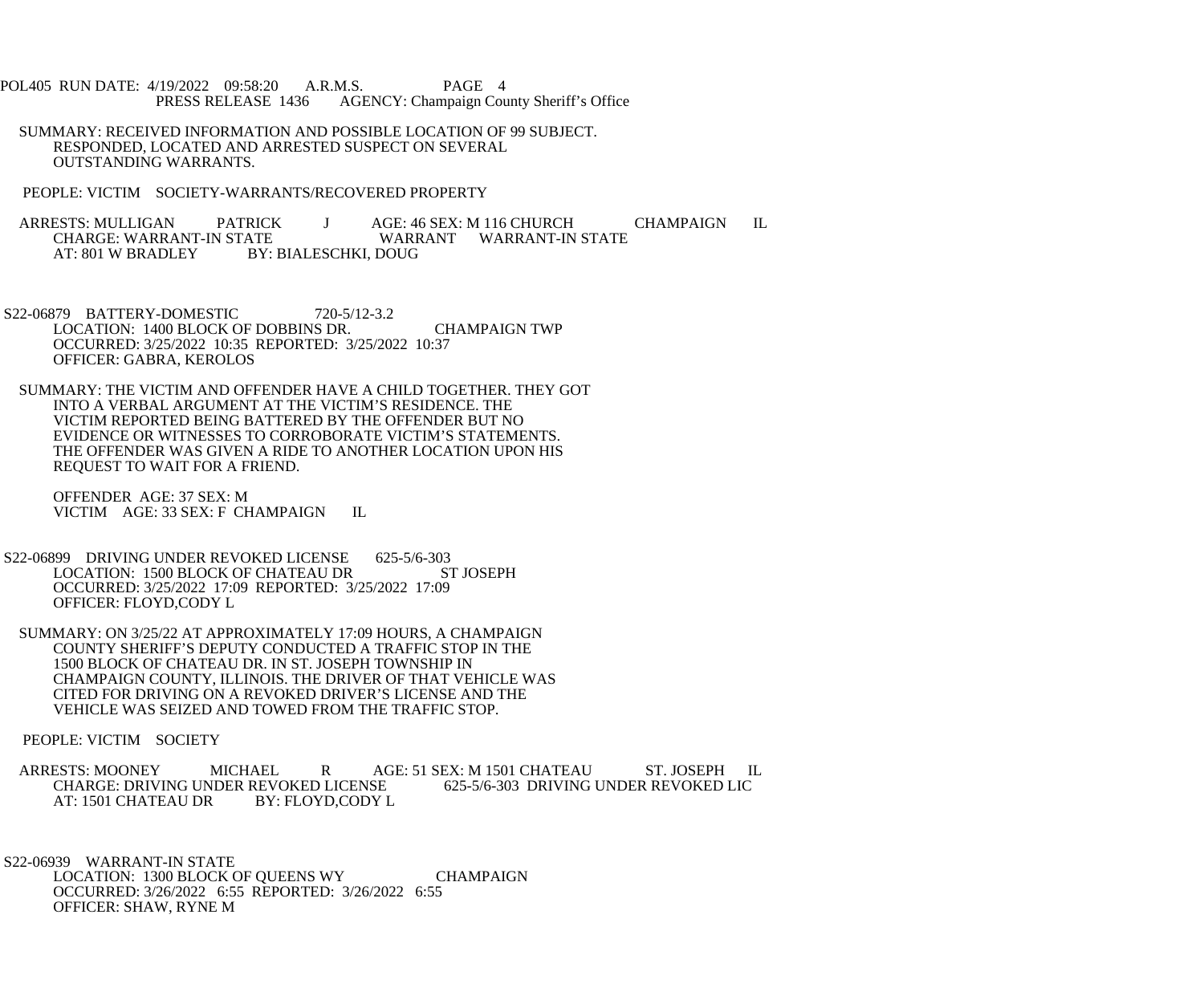POL405 RUN DATE: 4/19/2022 09:58:20 A.R.M.S. PAGE 5<br>PRESS RELEASE 1436 AGENCY: Champaign Cou AGENCY: Champaign County Sheriff's Office

 SUMMARY: DEPUTIES RESPONDED TO THE 1300 BLOCK OF QUEENS WAY, CHAMPAIGN TO ATTEMPT TO MAKE CONTACT WITH A SUBJECT KNOWN TO HAVE AN ACTIVE CHAMPAIGN COUNTY WARRANT. CONTACT WAS MADE WITH THE SUBJECT WHO WAS TAKEN INTO CUSTODY AND TRANSPORTED TO THE COUNTY JAIL.

PEOPLE: VICTIM SOCIETY-WARRANTS/RECOVERED PROPERTY

ARRESTS: PASCUAL-PEDRO ALEXANDER AGE: 20 SEX: M 1313 QUEENSWAY APT B CHAMPAIGN IL<br>CHARGE: WARRANT-IN STATE WARRANT WARRANT-IN STATE WARRANT WARRANT-IN STATE AT: 1313 QUEENSWAY APT B BY: SHAW, RYNE M

S22-06942 DOMESTIC DISPUTE 750-60-101 DOMESTIC-INTERFERENCE WITH REPORT 720-5/12-3.5<br>BATTERY-DOMESTIC 720-5/12-3.2 BATTERY-DOMESTIC 720-5/12-3.2<br>BATTERY-AGG DOMESTIC 720-5/12-3.3 BATTERY-AGG DOMESTIC<br>ASSAULT 720-5/12-1 **ASSAULT** LOCATION: 400 BLOCK OF KENDALL ST MAHOMET OCCURRED: 3/26/2022 9:00 REPORTED: 3/26/2022 9:21 OFFICER: LIVINGSTON, ANDREW

 SUMMARY: ON 3/26/2022, CHAMPAIGN COUNTY SHERIFF DEPUTIES WERE DISPATCHED TO A RESIDENCE IN HENSLEY TOWNSHIP FOR A REPORT OF A DOMESTIC INCIDENT. DEPUTIES ARRIVED ON SCENE AND LEARNED THAT THE MALE HALF LEFT PRIOR TO THEIR ARRIVAL. A STATEMENT WAS OBTAINED FROM THE VICTIM AND PHOTOGRAPHS WERE TAKEN OF THE INJURIES ON THE VICTIM'S PERSON. DEPUTIES MADE CONTACT WITH THE VICTIM LATER THAT DAY. THE VICTIM STATED THAT SHE LIED ABOUT WHAT HAPPENED AND PROVIDED DEPUTIES WITH A DIFFERENT STATEMENT.

 OFFENDER AGE: 32 SEX: M VICTIM AGE: 24 SEX: F MAHOMET IL

- S22-07259 ASSAULT 720-5/12-1<br>BATTERY 720-5/12-3 **BATTERY** LOCATION: 1900 BLOCK OF 2900 N RANTOUL OCCURRED: 3/30/2022 8:45 REPORTED: 3/30/2022 9:03 OFFICER: LIVINGSTON, ANDREW
- SUMMARY: ON 3/30/2022, CHAMPAIGN COUNTY SHERIFF DEPUTIES WERE DISPATCHED TO A RESIDENCE IN RANTOUL TOWNSHIP FOR A REPORT OF A BATTERY. DEPUTIES ARRIVED AT THE VICTIM'S RESIDENCE IN RANTOUL AND OBTAINED A STATEMENT. THE VICTIM STATED HE WAS ASSAULTED AND BATTERED AT HIS PLACE OF EMPLOYMENT. DEPUTIES LATER SPOKE WITH THE OTHER SUBJECTS THAT WERE INVOLVED IN THE INCIDENT. DEPUTIES OBTAINED THEIR STATEMENTS. THE TWO SUBJECTS WERE ISSUED A STATE NOTICE TO APPEAR AND ARE SCHEDULED TO APPEAR IN COURT.

OFFENDER AGE: 57 SEX: M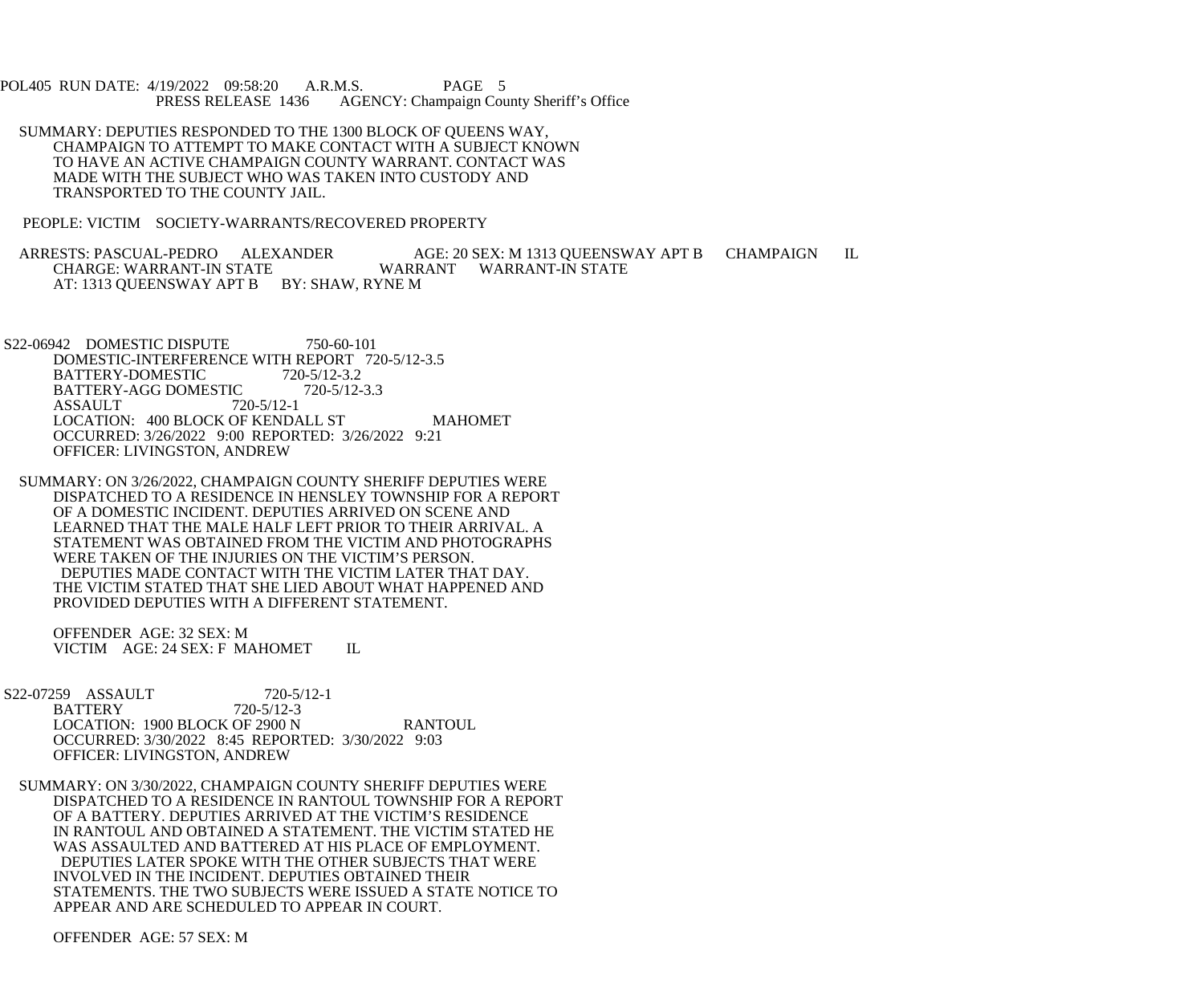POL405 RUN DATE: 4/19/2022 09:58:20 A.R.M.S. PAGE 6<br>PRESS RELEASE 1436 AGENCY: Champaign Cou AGENCY: Champaign County Sheriff's Office OFFENDER AGE: 37 SEX: M VICTIM AGE: 35 SEX: M RANTOUL IL

- ARRESTS: CARGO DONALD E AGE: 57 SEX: M 1952 2900 N RANTOUL IL CHARGE: ASSAULT 720-5/12-1 ASSAULT<br>AT: 1700 E GROVE AV BY: LIVINGSTON, ANDREW BY: LIVINGSTON, ANDREW CARGO JUSTIN M AGE: 37 SEX: M 2805 CR 600E FISHER IL<br>CHARGE: BATTERY 720-5/12-3 BATTERY
	- CHARGE: BATTERY 720-5/12-3 BATTERY<br>AT: 1700 E GROVE AV BY: LIVINGSTON. ANDREW BY: LIVINGSTON, ANDREW
- S22-08283 DOMESTIC DISPUTE 750-60-101 LOCATION: 2700 BLOCK OF HIGH ST E OCCURRED: 4/11/2022 14:23 REPORTED: 4/11/2022 14:23 OFFICER: WILLMORE, JUSTIN
- SUMMARY: ON APRIL 11, 2022, CHAMPAIGN COUNTY SHERIFF'S DEPUTIES WERE DISPATCHED THE 2700 BLOCK OF EAST HIGH ST. URBANA TOWNSHIP FOR THE REPORT OF A DOMESTIC. DEPUTIES ARRIVED ON SCENE AND OBTAINED STATEMENTS FROM ALL INVOLVED PARTIES. DEPUTIES PROVIDED INFORMATION ON HOW TO OBTAIN AN ORDER OF PROTECTION.

OFFENDER SEX: RACE: HEIGHT: 000 WEIGHT: 000 HAIR: EYES:<br>OFFENDER SEX: RACE: HEIGHT: 000 WEIGHT: 000 HAIR: EYES: OFFENDER SEX: RACE: HEIGHT: 000 WEIGHT: 000 HAIR: VEHICLE: COLOR: SIL/SIL OW 2003 MAKE: DODG MODEL: R15 BODY: PK VICTIM AGE: SEX: VICTIM AGE: SEX:

- S22-08788 BATTERY-DOMESTIC 720-5/12-3.2 LOCATION: 2300 BLOCK OF CHATEAU DR OCCURRED: 4/17/2022 14:43 REPORTED: 4/17/2022 14:43 OFFICER: WILLMORE, JUSTIN
- SUMMARY: ON APRIL 17, 2022, CHAMPAIGN COUNTY SHERIFF'S DEPUTIES WERE DISPATCHED TO THE 2300 BLOCK OF CHATEAU DR. ST.JOSEPH TOWNSHIP FOR THE REPORT OF A DOMESTIC BATTERY. DEPUTIES SPOKE TO THE VICTIM AND LEARNED THAT A BATTERY OCCURRED. DEPUTIES SPOKE TO THE SUSPECT AND OBTAINED THEIR STATEMENT. THE SUSPECT WAS ARRESTED AND TAKEN TO SATELLITE JAIL.

 OFFENDER SEX: RACE: HEIGHT: 000 WEIGHT: 000 HAIR: EYES: VICTIM AGE: SEX:

 S22-08811 OTHER TROUBLE/INFO RPT LOCATION: 200 BLOCK OF PROSPECT ST OCCURRED: 4/17/2022 22:10 REPORTED: 4/17/2022 22:10 OFFICER: REIFSTECK, AMANDA